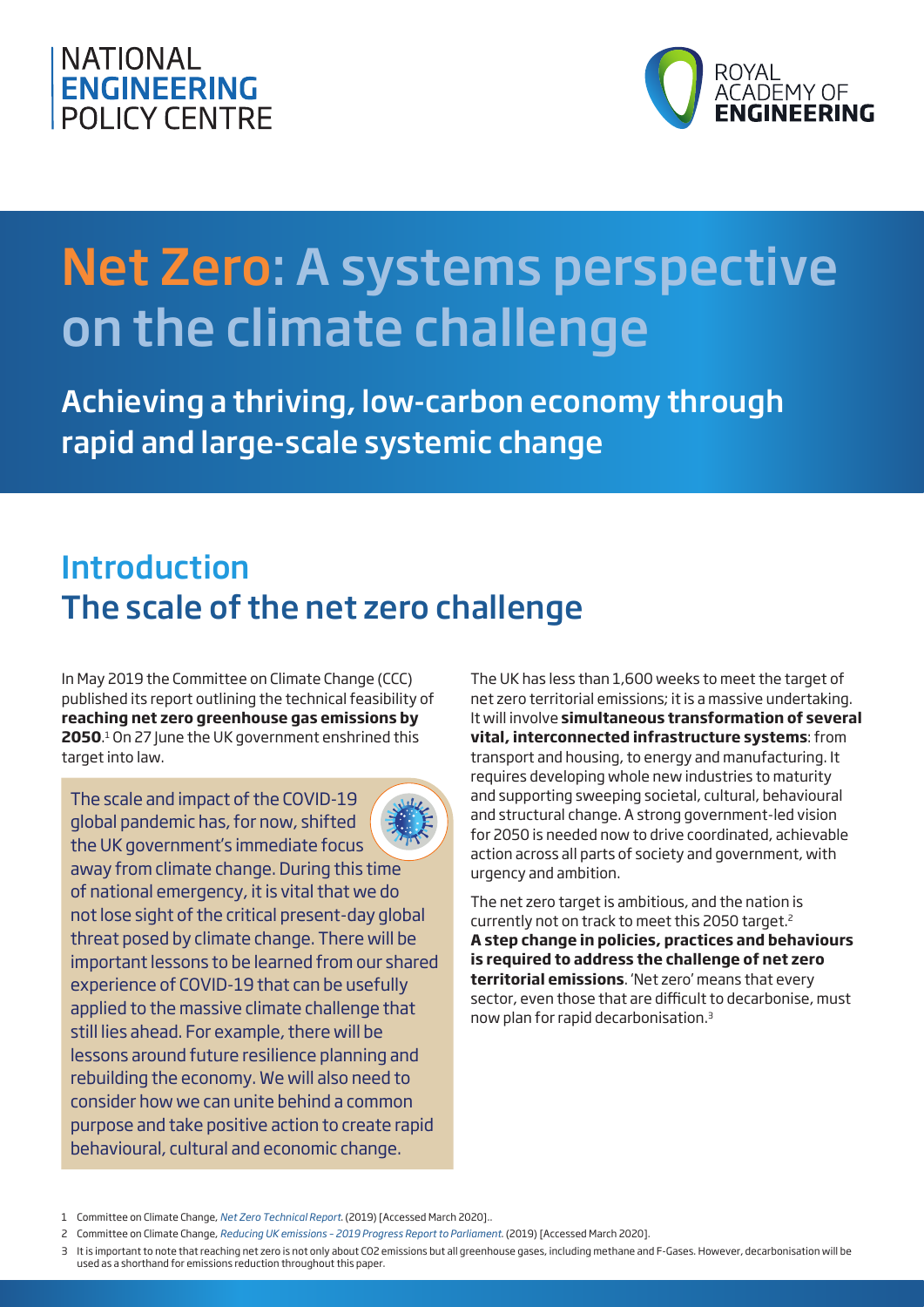### Systems thinking – The role of engineering

Rapidly reducing bulk territorial emissions requires integration and deployment of viable known technologies at scale and pace; a challenge that the engineering community can play a vital role in and is uniquely placed and enthusiastic to support. It is engineers from every discipline that will design, build, retrofit, operate and make safe the infrastructure and technologies for a decarbonised UK to be fully achieved.

**Decarbonisation is a unique policy goal**, because of the scale of ambition, perceived long timescales, the breadth of policy areas which it links to, and the number of stakeholders which must work towards a shared and yet uncertain goal. Acknowledging the complexity and uncertainty offers entirely new ways of tackling the challenge.

Several policy areas and economic sectors are best viewed as interconnected systems (listed below); the

> Energy generation, storage, transmission and efficient use

Transport modes, requirements and infrastructure

Infrastructure and the built environment

Agriculture and land use

ffi

 $\overline{\mathbf{r}}$ 

 $\mathsf{co}_i$ 

Manufacturing, materials and industry

Resource use and waste efficiency

Greenhouse gas removal

International trade and relations

**scale of cumulative, connected change** across these areas requires complete systemic transformation.

Government faces the challenge of designing and implementing policy across all economic sectors. This is an immense task, but an achievable one given the right approach. As engineers involved in designing systems, we can also **apply systems thinking to complex challenges such as decarbonisation**. Our experience in bringing together technological, financial, regulatory, legal, ethics, workforce and public-facing elements in practical solutions can be brought to bear on policymaking and decarbonisation.

This paper introduces the National Engineering Policy Centre's (NEPC) project on decarbonisation, which will explore systems implications of the transition to net zero and offer advice to government and other stakeholders to support urgent and difficult decisions. The project will be **underpinned by engineering realities** that inform technological and commercial feasibility, cost, integrity, safety, security and resilience, and timescales for deployment. It builds on earlier work by the Royal Academy of Engineering,4 professional engineering institutions and others, including the Prime Minister's Council for Science and Technology (CST), $5$  which set out the importance of a whole-system approach and explored the role of lowcarbon technologies. **Please see the case study in annex A**.

The NEPC has convened a diverse working group of experts to oversee and peer review this work, and to function as a forum for debate. Experts will source ideas and gather evidence to feed into the project. The group will maintain a **strong quorum of engineering expertise and will bring in knowledge and evidence beyond engineering**, sourced from academia, industry and government. This project will be driven by engineering and, in adopting a systems approach, the group will draw heavily on **insights and perspectives from other disciplines such as social and system sciences**.

Individual and community behaviour

4 *A Critical Time for Energy Policy*, Royal Academy of Engineering, Oct 2015, <https://www.raeng.org.uk/publications/reports/a-critical-time-for-uk-energy-policy>

5 Council for Science and Technology, A Systems Approach to Delivering Net Zero: *Recommendations from the Prime Minister's Council for Science and Technology*. (2020) **[UNPUBLISHED]**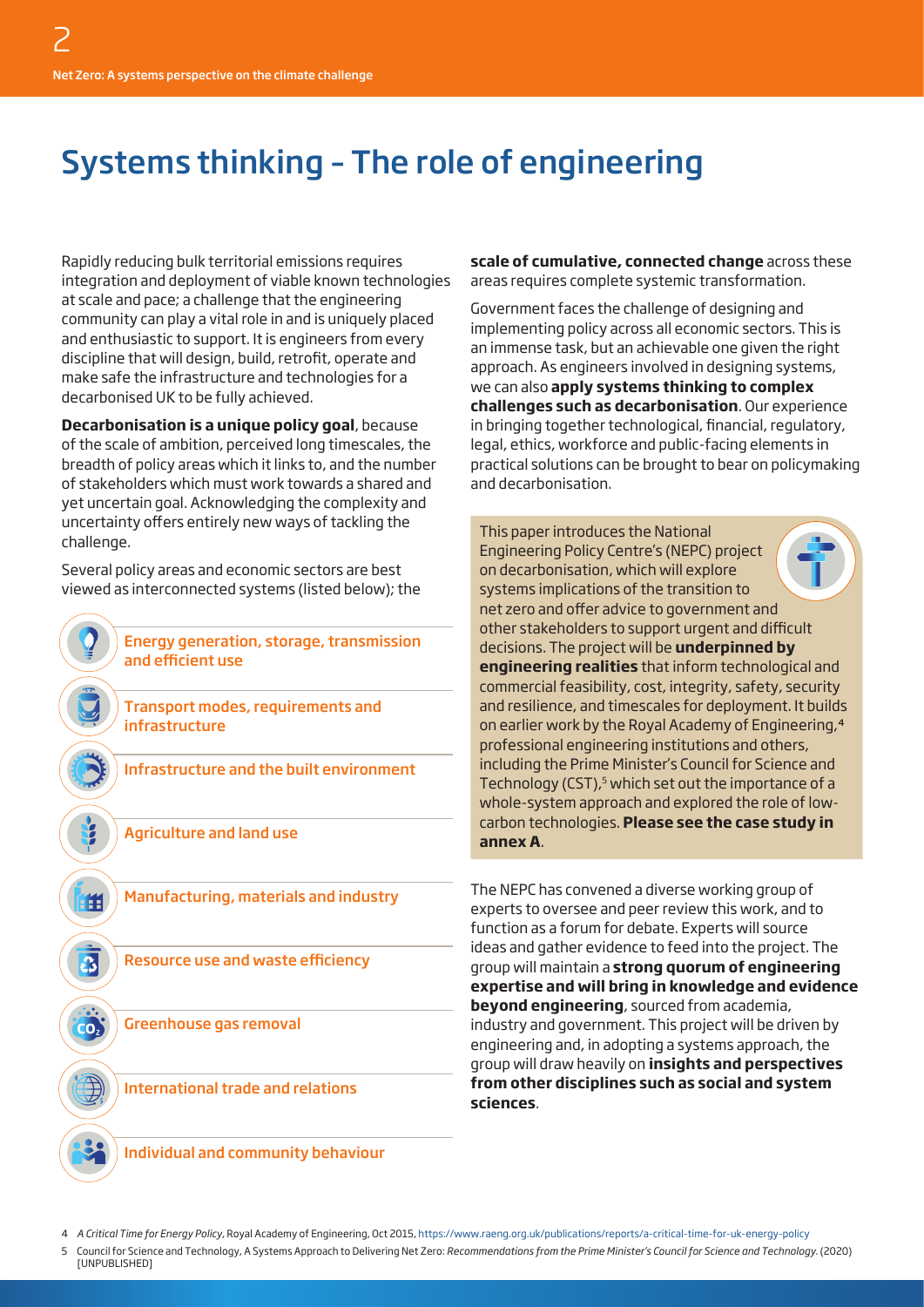## Project vision

The NEPC vision for this project is of a thriving, low-carbon economy by 2050, resulting from rapid and coordinated action at scale, across sectors, led by government and with a strong public mandate.

Over the next 18 months, the working group will focus its efforts on identifying and exploring priorities for action to lay the foundations for a net zero UK. It will consult widely and publish evidence-based advice and commentary on a range of topics, especially those that cut across different sectors. A full list of topics that the working group is interested in covering in this project can be found at the end of this paper (*see page 7*).

The future of the UK's decarbonisation and path to net zero is contingent on **key decisions made by the government during this parliament**. The NEPC wants to inform and support this critical decision-making with regular evidence-based briefings and papers. We will identify actions that can be taken now across different sectors and technologies, as part of the system transition to net zero.

### **NATIONAL ENGINEERING POLICY CENTRE**

#### Connecting policymakers with engineering

- **• We are a unified voice** for 39 professional engineering organisations, representing 450,000 engineers, 19% of the UK workforce, and over a quarter of registered UK companies. It is a partnership led by the Royal Academy of Engineering.
- We give policymakers a single route to advice from across the engineering profession.
- We inform and respond to policy issues of national importance, for the benefit of society.

Our role as the UK's National Engineering Policy Centre is to inform, shape and stimulate the bold and difficult, but potentially high-reward, decarbonisation action that is urgently required.

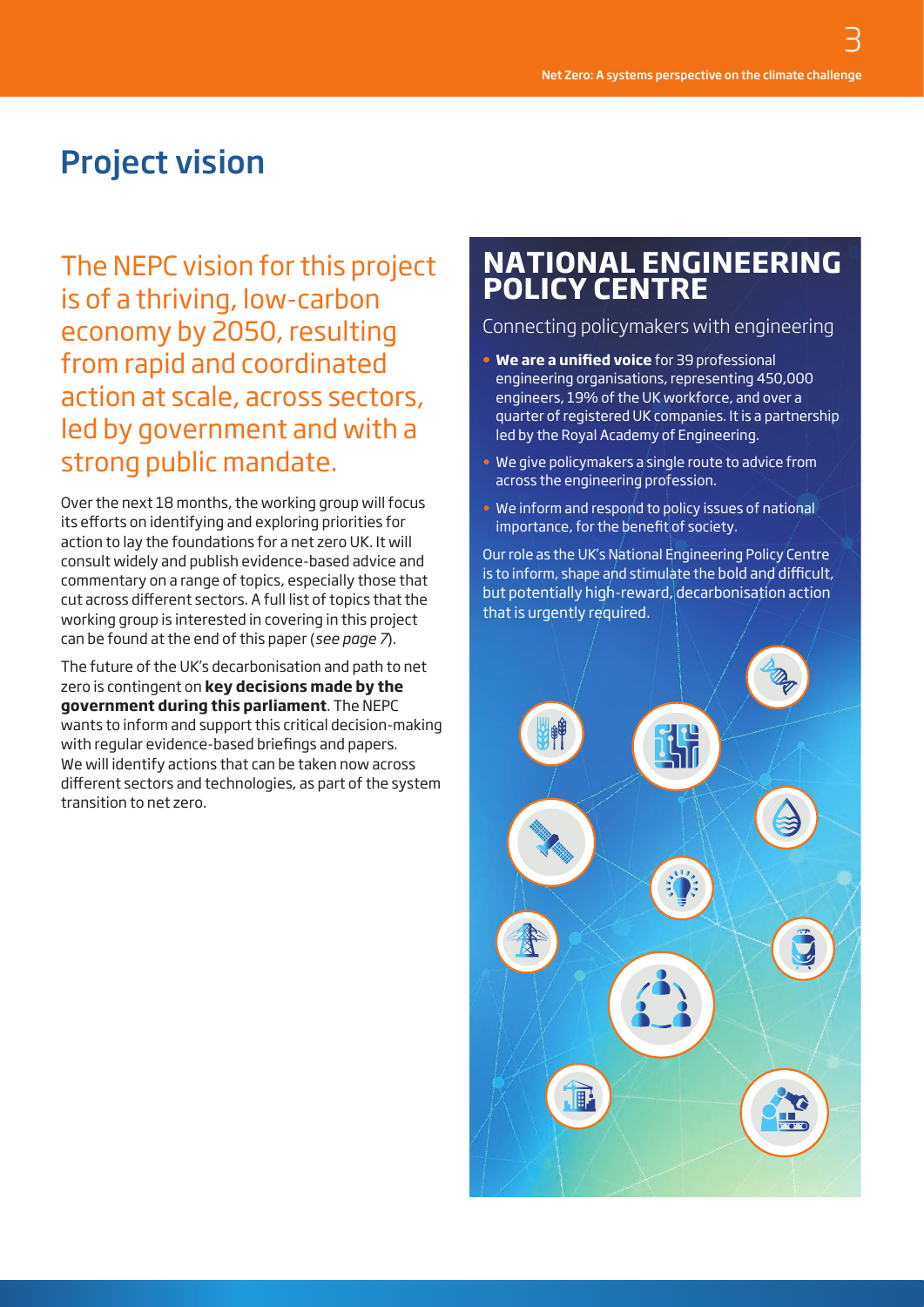### UK decarbonisation: opportunities and challenges

The UK has set itself on a path to reaching net zero territorial emissions by 2050. This is a transformational goal that is even more challenging when coupled with the need to reduce emissions embedded in UK imports.

#### **OPPORTUNITIES**



Finding new ways to live within the resource constraints of the planet, **addressing societal challenges, securing long-lasting and positive change to create a world-leading decarbonised industrial economy**. By pioneering this global transition, the UK can secure export opportunities, build its future skills capability and safeguard resilience of critical national infrastructure.



#### **Systemic transformation of the**

**UK** will require cumulative change across transport, manufacturing, agriculture, and the built environment. Three decades is a very short time to completely renew, upgrade, install and secure entire parts of the UK's national infrastructure but tough decisions made by government during this parliament will open up new decarbonisation opportunities for the future.



#### **Rapid technology development**

and disruption will occur in the next 30 years and solutions will need to be mass produced and adopted by 2040, to significantly contribute to reaching net zero; for example, heavy goods vehicle (HGV) replacements and carbon capture and storage (CCS).



#### **Using creativity and systems thinking** to minimise the risk of failure and to ensure societal and economic benefits are fully realised in a low carbon future, for example, ensuring quality of life, guaranteeing job security and creating a skilled workforce.

#### **CHALLENGES**



The UK must play a **strong international leadership role** to create a sustainable and inclusive global economy, or it will risk leaving future generations impoverished and the nation less commercially competitive.



**Replacing or retrofitting all major emissions sources** – from heating systems to coal, oil and gas power generation, and from all modes of transport to energy-intensive industry – is a deployment challenge of unprecedented scale and pace.



Individual infrastructure projects are usually planned, developed and built over decades.6 **This concurrent and cross-sectoral engineering challenge must not be underestimated**.



#### **Decarbonisation in the UK relies heavily on sweeping demand reduction measures, substantial behavioural and societal changes** and the development of entire new industries for negative emissions



**Deploying known technology and** 

technologies and hydrogen.7

**infrastructure** for a sustainable economy needs to happen quickly. Achieving pace will require difficult decisions with incomplete information. Flexible plans which can adapt to changing circumstances and drivers will need to be developed.

6 For comparative examples of infrastructure project timescales, see: Royal Academy of Engineering, [A Critical Time for Energy Policy,](https://www.raeng.org.uk/publications/reports/a-critical-time-for-uk-energy-policy) p.13–14. [Accessed March 2020] 7 Committee on Climate Change, [Net Zero Technical Report.](https://www.theccc.org.uk/wp-content/uploads/2019/05/Net-Zero-Technical-report-CCC.pdf) [Accessed March 2020]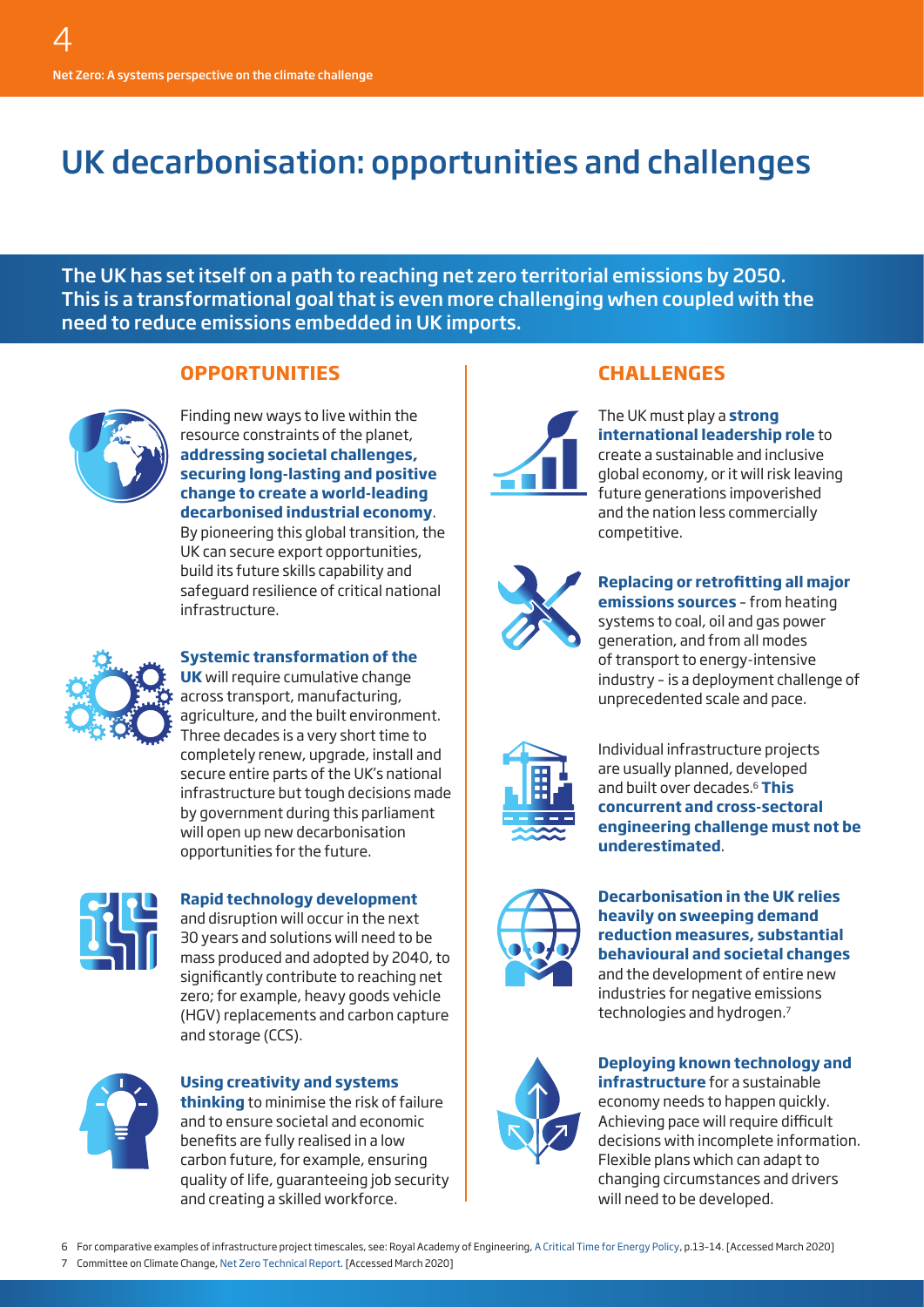## Project goals

The working group will consult widely to inform specific aspects of the project and will publish advice and commentary on a range of topics, especially those that cut across different sectors.

To ensure timeliness, the working group will release briefings and papers regularly to inform decisionmaking. Each will demonstrate why it is important to identify actions for sectors or technologies in the context of a system transition.

#### **Our project aims are to**:

**•** Unite the engineering profession around a shared vision for decarbonising the UK.



- **•** Stimulate and influence debate and discussion across civil society.
- **•** Demystify the challenges of net-zero through grounded, practical evidence-based advice rooted in engineering expertise.
- **•** Clarify the change needed across policy, regulation, institutions, finance and social behaviour for humans to live within the resource constraints of the planet.
- **•** Recognise existing technologies and advise on possible strategies for their deployment.
- **•** Spot new and radical ideas for technology use, policymaking and sustainable business models.8
- **•** Synthesise and share international perspectives, best practice and learning.

The working group recognises the plurality of views which exist across the engineering community at strategic level and on specific actions that are required for decarbonisation, sustainability and achieving the net zero target. We will gather and assess the engineering evidence base that underpins these issues, ensuring it is valid and robust. We will share our assessment, making it clear where there are gaps or where there are multiple options available, to assist and inform decision making. We will focus on how we can usefully and uniquely support the UK government's decarbonisation goals, and we acknowledge that final decisions will consider wider political, societal and economic factors.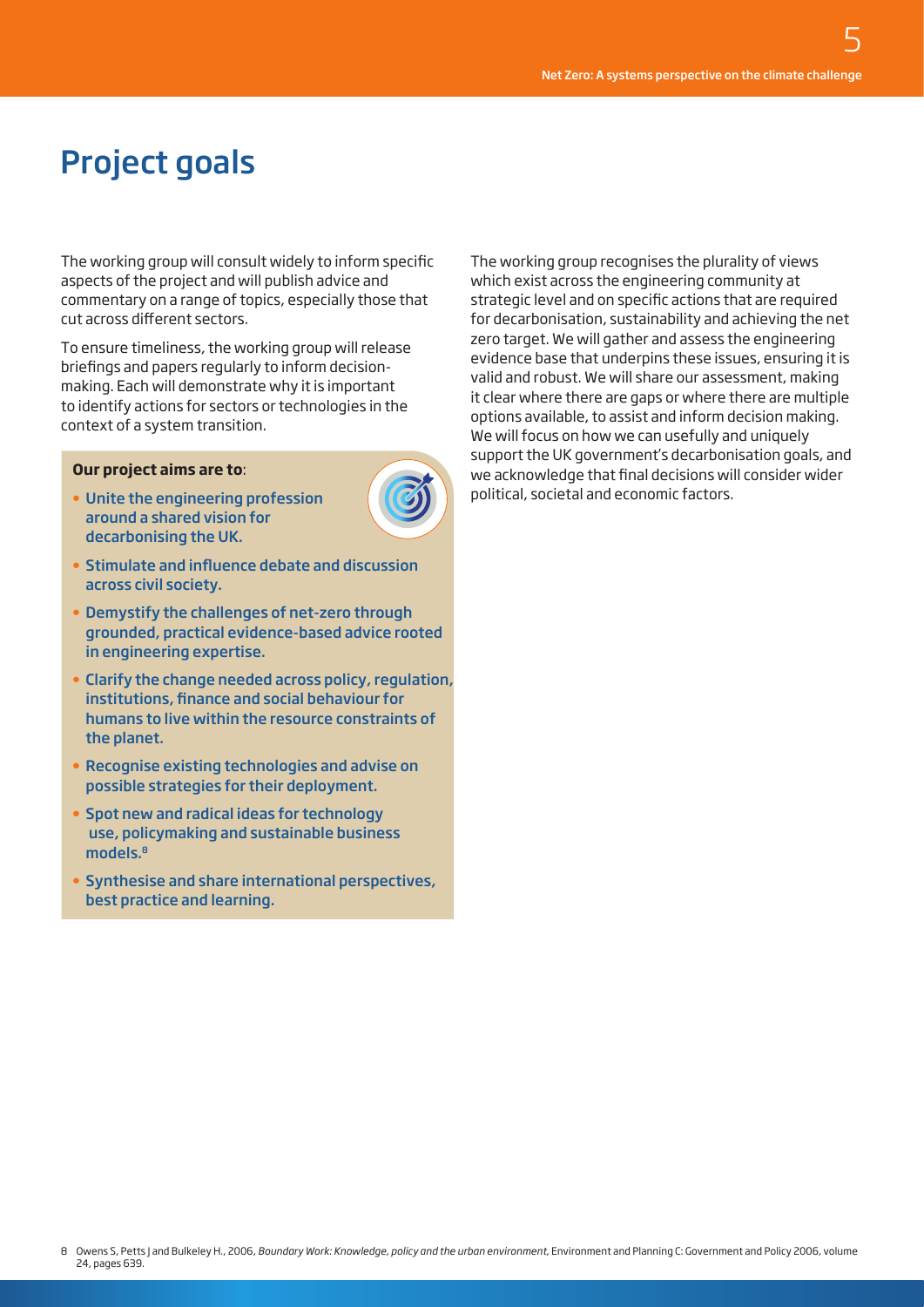### The systems approach

A systems approach can help policymakers frame a policy question in a different way; it encourages evidence gathering that draws upon the widest, most diverse and critical perspectives leading to a 'bigger picture' view of the policy problem and how it might be tackled.

The approach enables policymakers to think about interactions between different parts of the system, and how these can combine to affect the desired outcome. A change towards a systems mindset will be required to achieve net zero, where policy areas previously approached separately or in isolation will need to be recognised as interconnected systems.

Moving from the previous target of 80% reduction in greenhouse gas emissions to net zero, **represents a big step-change**, which should not be underestimated. The current UK target, net zero territorial emissions by 2050, will require an unprecedented breadth, scale, complexity and pace of change. It involves replacing or retrofitting entire technologies, infrastructures and supply chains in advance of their anticipated end of life, including much of what is currently in development. It has implications that will extend beyond just infrastructure and technology adoption, impacting finance, regulation, institutions, behaviour change, social norms, world views, culture, and politics to name but a few.

There is no single way of 'taking a systems approach' to decarbonisation. Even for one policy challenge, there are multiple methods and tools within the field of systems science each suited to specific purposes or sets of questions. The approaches often draw upon common insights and share a common focus on understanding the whole system, recognising that it is complex, and has emergent properties that arise from the way different elements interact. This applies whether the system being studied is a town, a company, an economic sector or a rail network.

Systems practice represents a new way of understanding and approaching the complexity of how technology, infrastructure, economics, governance and, crucially, individual and social behaviours and attitudes shape the world around us, including driving unsustainable emissions and sustainable solutions.

#### **How can systems thinking help policymakers?**

In policymaking, it can be useful to view a policy problem or challenge in terms of 'hard' and 'soft' systems. 'Hard' systems refer to material/ technical/infrastructure embedded in the 'soft' systems of the behaviours, attitudes, institutional structures and economics. The relationship between 'hard' and 'soft' will influence how the overall system functions, in both desirable and undesirable ways.

Systems thinking applied to policy can help to:

- **•** identify points of greatest leverage, where intervention will make most difference
- **•** demonstrate the scale of the transition challenge
- **•** reveal important synergies, interdependencies and trade-offs between different decarbonisation strategies
- **•** identify incentives in the system that are working against the overall goal
- **•** help account for social, cultural and behavioural factors that can act as both barriers to and levers for change
- **•** reduce the risk of unintended consequences.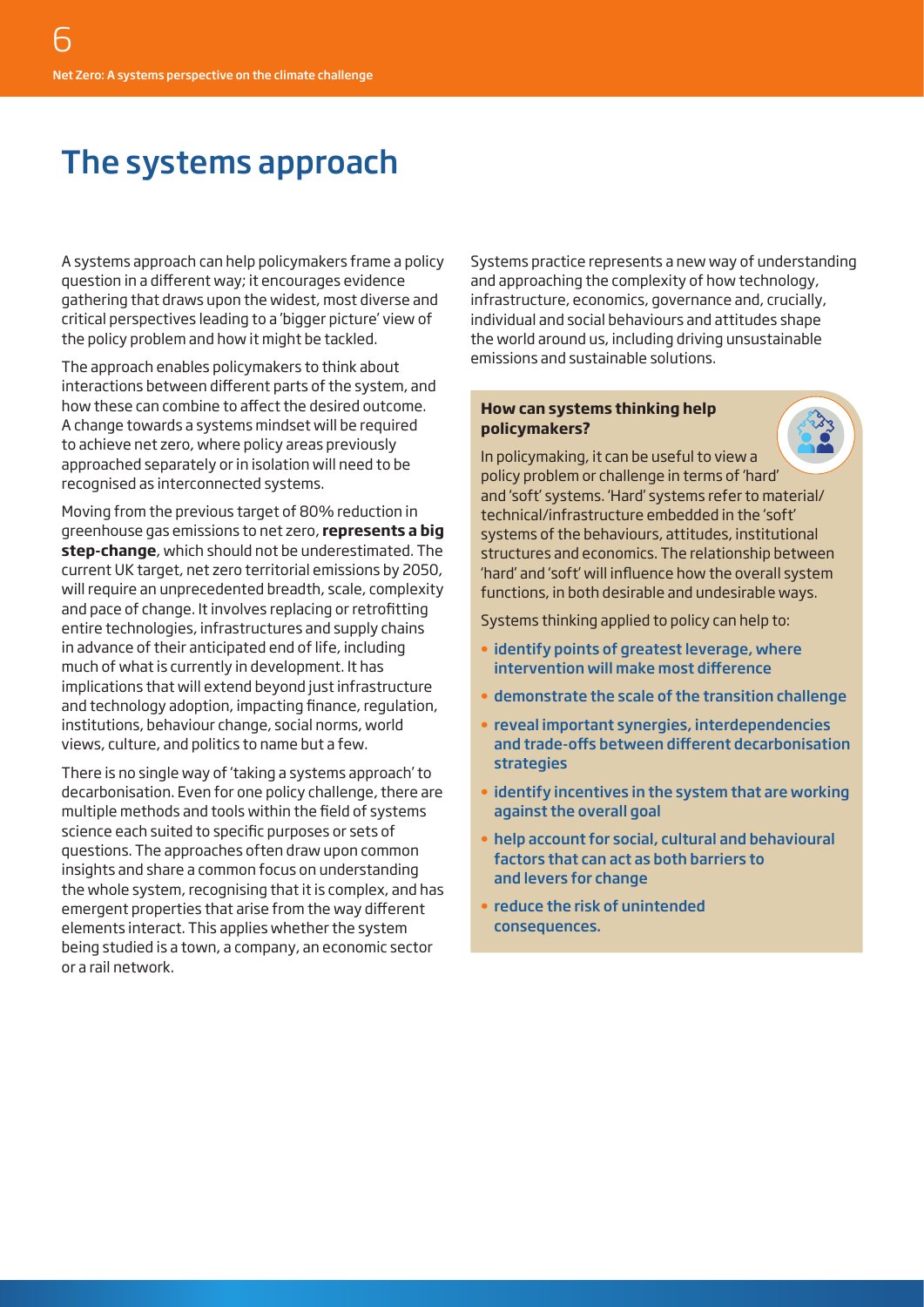# Final thoughts

In this project, **the systems perspective will focus on the interdependencies between emitting sectors and take a big picture view** of individual technologies or policy strategies to study their broader impacts.

It will look at the complex relationships between sectors, technologies and policies, and the scale of coordinated, connected change that is needed to achieve net zero. The project will be guided by a systems approach that addresses the material requirements and the social, cultural and economic factors that will contribute to successful achievement of net zero.

**Annex A** includes a case study on the decarbonisation of homes. It draws on the expertise and knowledge of the Academy's Fellowship and partners from across the NEPC. It includes an illustrative map (*Figure 1*) that highlights the many, interdependent components that affect the decarbonisation of homes. The evidence collected directly influenced the Prime Minister's

Council for Science and Technology's letter on A Systems Approach to Delivering Net Zero.

Challenges such as decarbonisation appear smaller and more manageable when broken down into constituent sectors and challenges. Without an over-arching system architecture or system transition strategy in place, there is a risk of failing to adequately account for the knockon effects that changes in one sector will have on each other. For example, transport decarbonisation strategies will make assumptions about, and have ramifications for, requirements for houses, workplaces, energy infrastructure and vice versa.

**The defining challenge for the UK on its road to achieving net zero** is achieving a more holistic, or whole system, view of the decarbonisation problem, together with a realistic picture of what a net zero society should look like, to steer the transformation of multiple sectors of our economy.



### List of topics

The following is a list of ideas sourced from the working group that the NEPC is interested in covering in this project, subject to resource availability. This may be through publication of papers, holding workshops, convening roundtables and commissioned work such as evidence papers and think pieces.

- **• Rebuilding after COVID-19**: recommendations for a recovery which puts us on track for net zero.
- **• Net zero explained**: how the UK's climate target fits into the global sustainability challenge.
- **• Priority actions and upcoming decision points**: understanding which policies are 'low regrets' solutions.
- **• Decarbonising construction**: tackling the operation and supply chain of one of the most difficult sectors.
- **• Localised decarbonisation**: addressing climate at the local and regional level through decentralised systems planning.
- **• The climate skills gap**: training and workforce requirements for an accelerated transition.
- **• Powering the digital revolution**: accounting for the Internet of Things and harnessing its opportunities for decarbonisation.
- **• An electric vehicle world**: the interdependencies of charging requirements on transport and home infrastructure.
- **• What we've got right**: learning from our success so far.
- **• Visions of 2050**: the importance of developing a clear shared goal to work towards for industry, government and the public.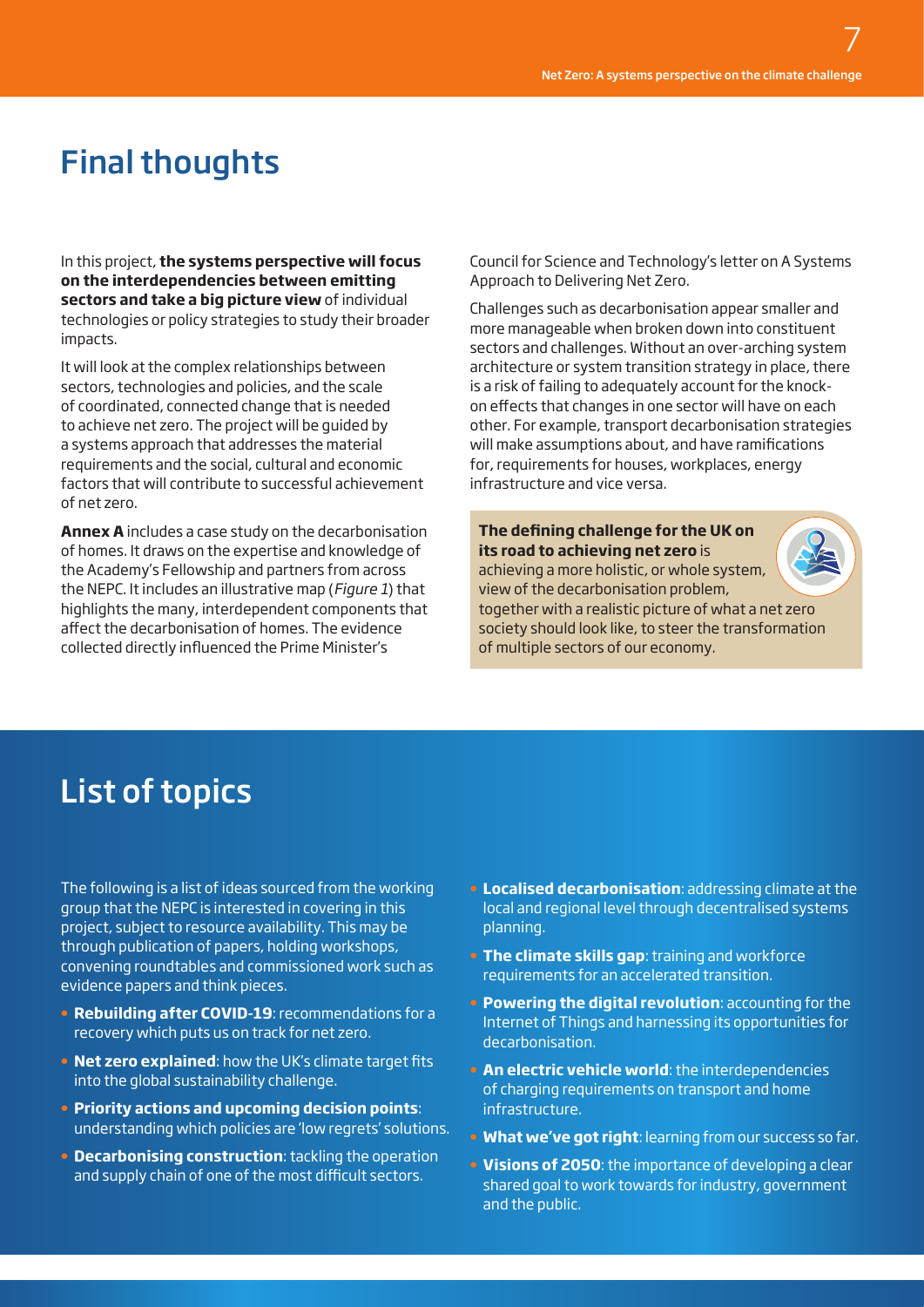### Working Group Members

**Dervilla Mitchell CBE FREng** Chair

**Professor Nilay Shah FREng** Vice-Chair

**Mark Apsey MBE** Chair, Institution of Chemical Engineers Energy Centre

**Dr Jenifer Baxter** Chief Engineer, Institution of Mechanical Engineers

**Professor Harriet Bulkeley FBA** Durham University

**Dr Mike Cook FREng** Partner, BuroHappold; Institution of Structural Engineers Sustainability Lead

**Ian Gardner** Global Energy Leader, Arup

**Dr Simon Harrison** Vice-President Institution of Engineering and Technology

**Steve Holliday FREng** President, Energy Institute

**Professor Roger Kemp MBE FREng** Lancaster University

**Professor Rebecca Lunn MBE FREng FRSE** University of Strathclyde

**Ian McCluskey**  Head of Technical and Policy Institution of Gas Engineers and Managers

**Emeritus Professor Susan Owens OBE FBA** University of Cambridge

**Dr Sophie Parsons** University of Bath; Strategic Advisor Institute of Materials, Minerals and Mining

**Nick Winser CBE FREng** Chair, Energy Systems Catapult

#### **Contact information**

If you are interested in finding out more about this project or want to get involved, please contact:

**[nepc@raeng.org.uk](mailto:nepc%40raeng.org.uk?subject=)**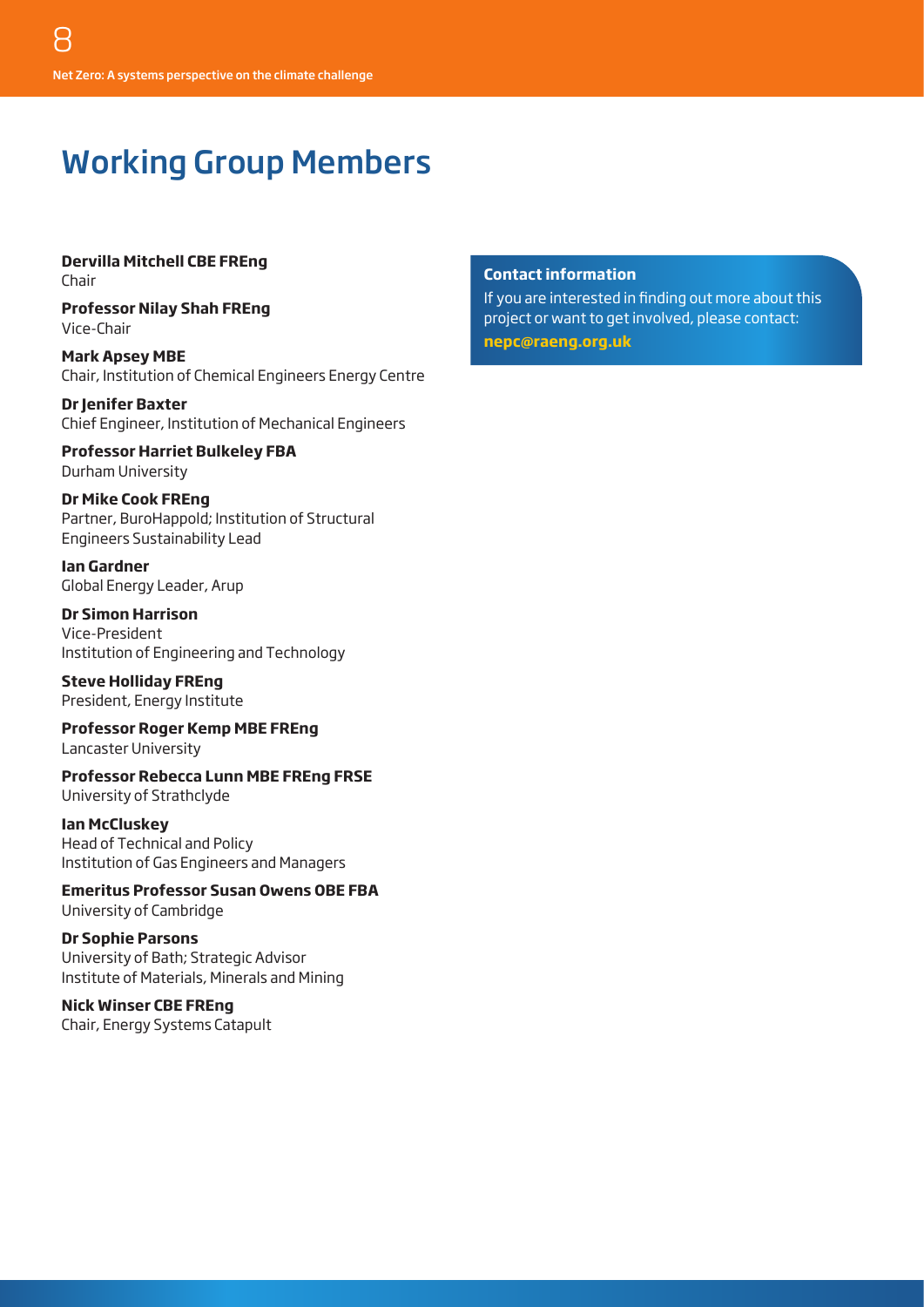### Annex A | Case study: decarbonisation of homes

The challenge of decarbonisation comes with several difficult, interconnected policy problems that traverse complex socio-technical systems. Because net zero means transformative change for all of them, it is vital for government to understand the way they interact to ensure policy decisions made in one area support, rather than undermine, the strategy taken in another. This case study illustrates how taking a systems view can help to understand and visualise the level of interdependencies and connections that exist between different sectors.

Home decarbonisation, and more broadly direct emissions from the built environment, is one of the largest and most difficult issues associated with decarbonisation. Homes accounted for 18% of territorial emissions in the UK in 2018, primarily from natural gas use for heating and cooking.9 This figure does not include indirect emissions from electricity supply. The total emissions from this sector rose 2.8% from 2017 and have remained broadly consistent for decades.10 Emissions from heating more broadly, including in non-residential buildings and for industrial processes, accounted for 37% of UK territorial emissions in 2016.<sup>11</sup>

The Royal Academy of Engineering held a workshop on 25 November 2019. Experts drawn from the Academy's Fellowship and partners across the professional engineering community came together to discuss decarbonisation of homes. The summary of the discussions is represented in the illustrative map below (Figure 1), which highlights the many interdependent components that affect the decarbonisation of homes. The output from these discussions fed directly into the Prime Minister's Council for Science and Technology's letter on A Systems Approach to Delivering Net Zero.

9 *[UK Greenhouse Gas Emissions, Provisional Figures](http://UK Greenhouse Gas Emissions, Provisional Figures)*. BEIS, 2019. 10 *[UK's Carbon Footprint 1997–2016](https://assets.publishing.service.gov.uk/government/uploads/system/uploads/attachment_data/file/879310/Consumption_emissions_March_20_v5.pdf)*. DEFRA, 2019.

11 *[Clean Growth: Transforming Heating – Overview of Current Evidence](https://assets.publishing.service.gov.uk/government/uploads/system/uploads/attachment_data/file/766109/decarbonising-heating.pdf)*. BEIS, 2018.

12 Expert stakeholder workshop held at Royal Academy of Engineering, November 2019.

Other points raised during the workshop include the following:<sup>12</sup>

- **• Retrofit of heating systems and energy efficiency measures** is dependent on economic levers and incentives, navigating a complex system of ownership and responsibilities, a highly mixed housing stock, and a significant increase in the skill base is needed to adequately and rapidly perform the retrofit.
- **•** The accumulated waste from removal of highcarbon systems such as gas boilers creates a further environmental challenge for **recycling and repurposing**.
- **•** As well as requiring transformed standards and design models for home energy efficiency, **new-build houses must be compatible with future heating solutions** to avoid introducing unwanted pathdependencies.
- **•** The construction of new living places further connects to **future zero-carbon transport requirements, urbanisation, and land use and biodiversity considerations**.
- **•** It is critical that **urgent action is taken now to ensure that newly built homes, buildings and infrastructure are compatible with a net zero world**. Buildings are being constructed now that will require retrofit and be viewed as potential liabilities within a decade.
- **•** Widespread use of electrified heating is not straightforward with significant requirements for the generation and storage of zero carbon electricity. For example, **understanding the interaction between renewable intermittency and the daily and seasonal heating demands**. This is accompanied by an increase in electrified transport demand and uncertainty around a decentralised electricity system.
- **•** Hydrogen heating capability is dependent on a number of factors, for example, natural gas provision, costeffective CCS or other scalable and process efficient sources of zero carbon electricity for its production. **Rollout will require redeveloped gas grids for transport, boiler retrofit, a safety case, and public trust**.
- If hydrogen supplies are limited, **competition may arise between residential use, and industry use as feedstock and for high-temperature heating**, for which there are currently no viable zero-carbon alternatives.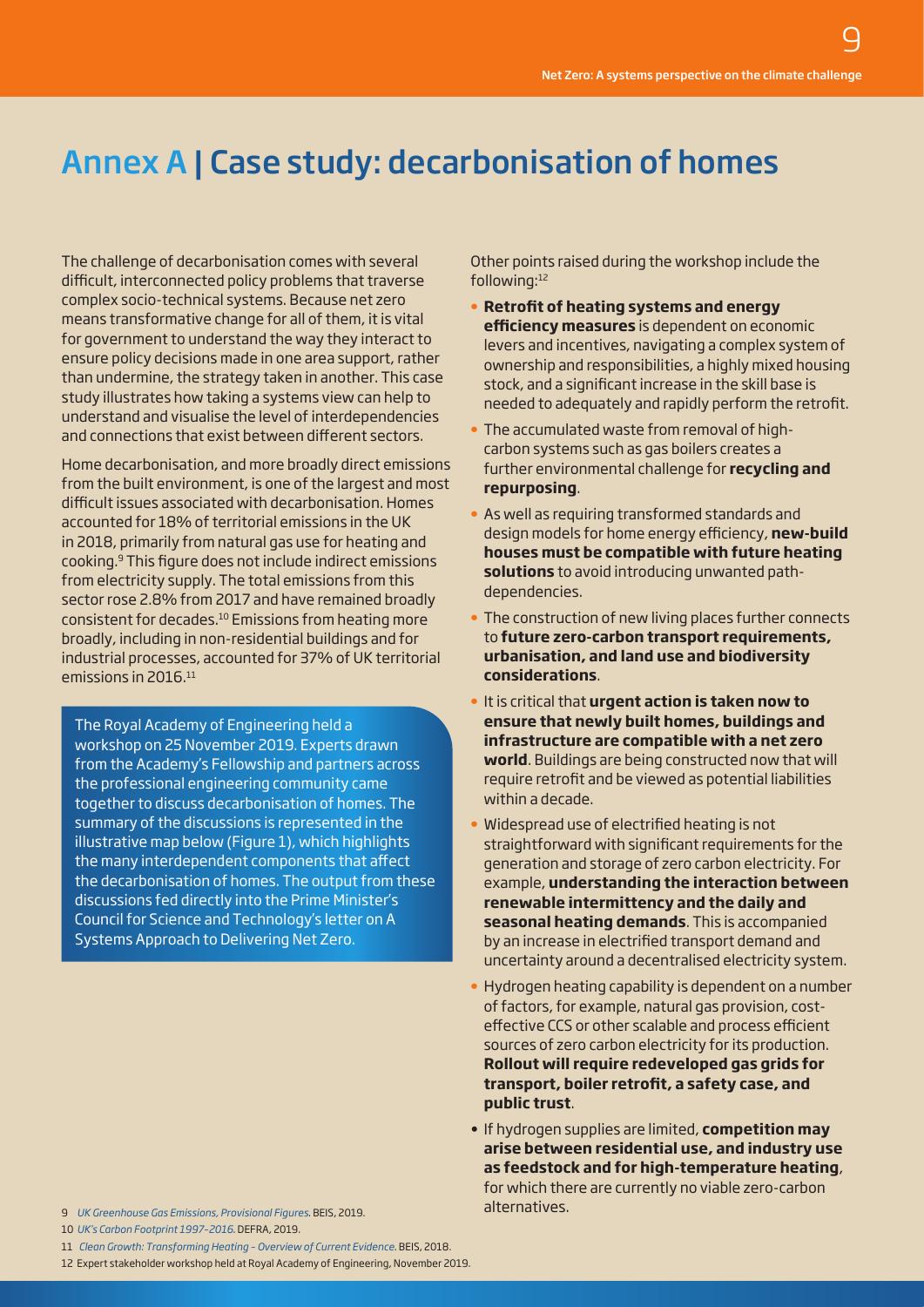Net Zero: A systems perspective on the climate challenge Net Zero: A systems perspective on the climate challenge

 $\overline{\bigcap}$ 

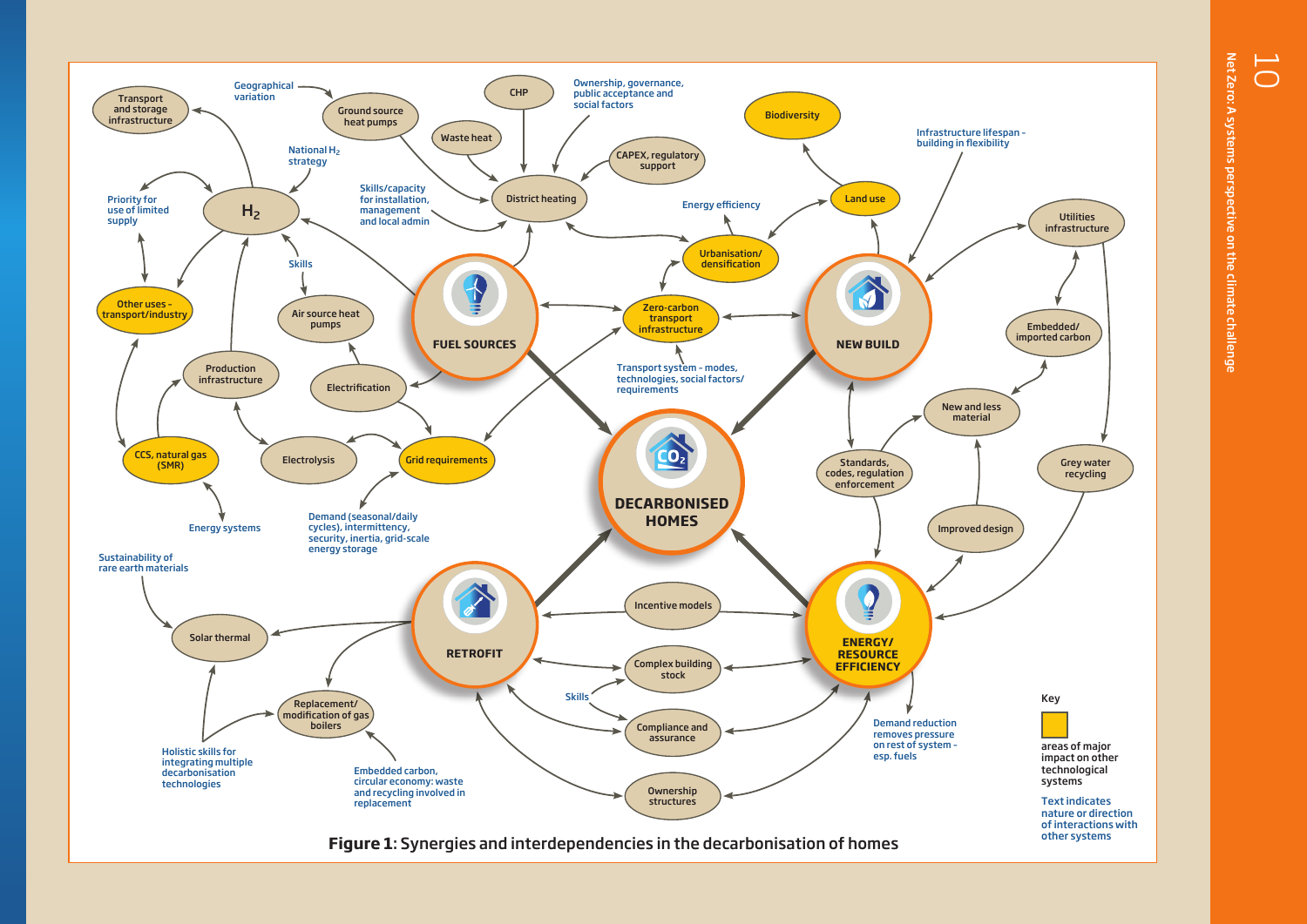#### *Why are residential buildings so hard to decarbonise?*

Physically, the challenges associated with making an individual home compatible with net zero are reasonably well understood. A variety of technologies exist, from insulation to air-source heat pumps and hydrogen-ready boilers.

Unlike emitting sectors such as power and manufacturing, which have smaller numbers of large emitting assets, the housing sector is a good example of a system with **distributed ownership, control and responsibility**.

Many stakeholders will influence decisions on insulation, fuel choices and more, often restricted by cost, the availability of infrastructure such as gas and electricity supply, and the UK's diverse and ageing housing stock.

Our homes are emotive places; people make personal choices about where they live, and what type of home they want to live in. Factors such as warmth, security, and trust in technological safety and reliability, conservation value, historical significance and aesthetics are just some of the factors that need to be considered for both for new builds and retrofit.

#### *What does a system view tell us?*

*Figure 1* is a simplified illustration that aims to capture the different ways that housing decarbonisation impacts, and depends upon, wider systems that at first glance might not appear to be connected; for example scale up of CCS, the UK's biodiversity, and the future of transport infrastructure.

Interacting systems such as these often evolve alongside each other gradually, and they all impact on each other. With fast transformative changes needed to transport habits, power generation and housing stock, understanding these interactions is crucial to ensuring future compatibility and preventing obsolescence.

The ideal combination of technologies for any one house depends on the characteristics of that building, but also, crucially, on the national strategy taken. From this highlevel map, it is clear that many choices depend on the availability at scale of hydrogen, for which production is dependent on either additional electricity generation for electrolysis or a supply of natural gas and cost-effective CCS for zero-carbon steam methane reforming. Any strategy will have huge implications for the overall future energy system, and impact on the use of hydrogen in other sectors such as transport or manufacturing.

It also highlights that there is currently no replacement for the natural gas fuel responsible for most of home emissions and roll-out of alternatives is not straightforward. Electrification will have large implications for the generation, transmission

#### **Distributed ownership: system stakeholders**

- **•** Homeowners, landlords, tenants and housing/ tenant associations
- **•** Local authorities
- **•** Builders and developers
- **•** Utility companies
- **•** Regulatory and standards bodies
- **•** Devolved governments
- **•** Government departments/bodies including the Department for Business, Energy and Industrial Strategy (BEIS), Ministry of Housing, Communities and Local Government (MHCLG), National Infrastructure Commission (NIC), Department for Transport (DfT), and the Infrastructure and Projects Authority (IPA)
- **•** Individual building engineers/contractors

infrastructure and reliability of supply. Home-charged electric vehicles and smart demand-side-response measures and grid-connected home or vehicle energy storage would also have an impact on demand and supply.

Diving deeper into the retrofit elements of this map, energy efficiency and gas boiler replacement/retrofit come with different, though often interconnected issues; for example, the current and future skills gap and the upskilled workforce that will be needed to install more complex home technology. It is also clear that to achieve high levels of uptake, the UK will need a range of economic levers and incentives that meet the multiple needs across the distributed ownership and control within the system.

This helicopter view of decarbonisation of homes raises the wider sustainability and environmental impacts that result from a positive policy such as net zero, including:

- **• Material resource** related to mass production of components such as batteries and solar panels.
- **• Circular economy**, though the recycling and disposal of redundant components like gas boilers.
- **• Biodiversity**, which is significantly impacted by housing and infrastructure deployment strategies.

While it does not necessarily provide simple or easy answers, understanding systems is vital for identifying all the trade-offs associated with decisions. It can help to identify potential leverage points, or points of influence that can be used to design effective, future-proofed policy interventions across this complex landscape.